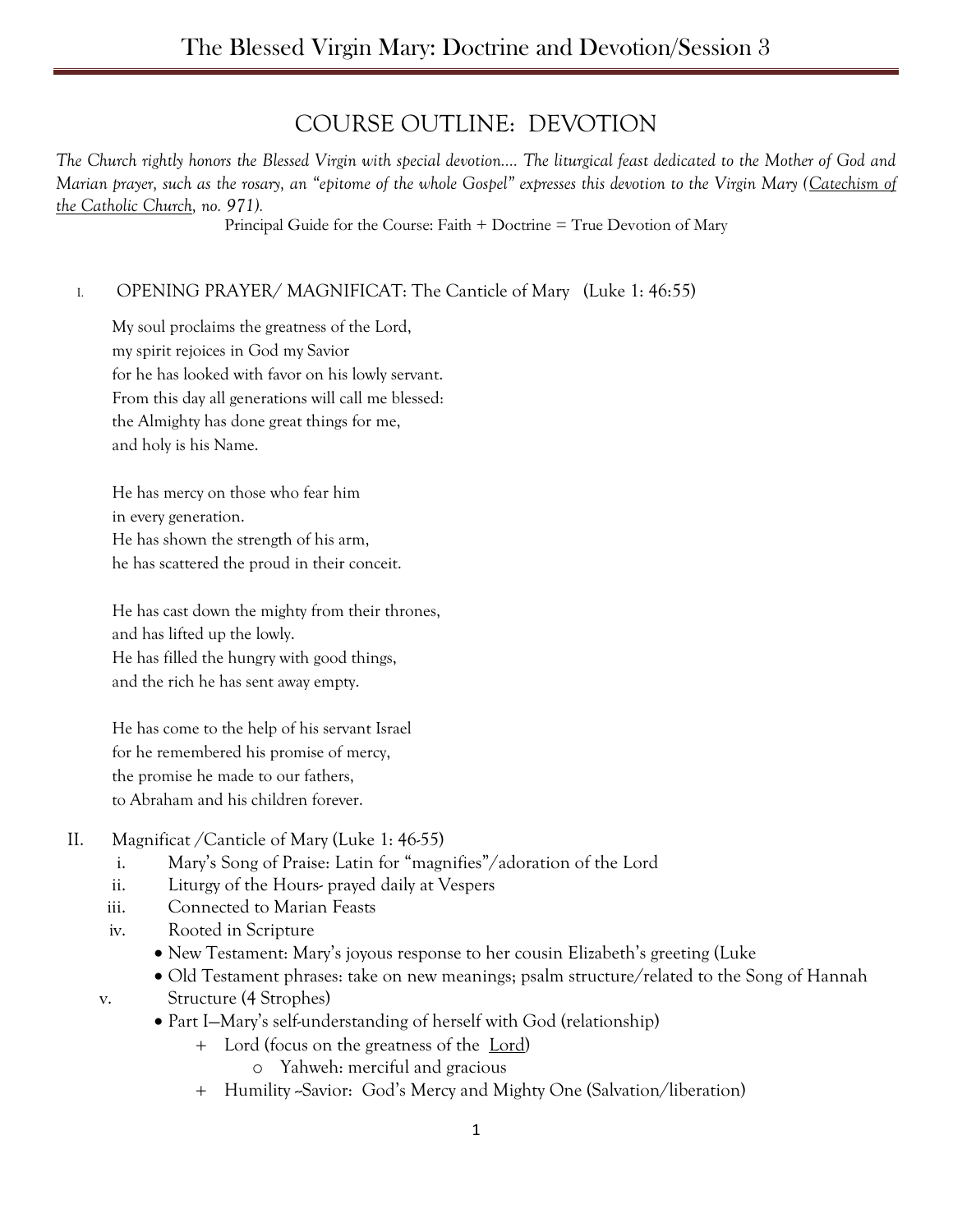- Part II & III—What has God has done/connects to Beatitudes
- Part III- History/tradition of her people/Promise to Abraham and his descendants

#### DISCUSSION

--How is the Magnificat a prayer of praise and humility? --How do you know the Lord/Yahweh as merciful and gracious in your life?

- III. Rosary
	- i. Brief History
		- Beads
			- Ancient peoples/religion [not specifically Catholic]
			- Tangible, concrete counter to be still/focus
		- Linked to 150 psalms of Old Testament
		- Built on Scripture
			- + Hail Mary
				- oPart I- Scripture based (Luke)
				- oPart II- Intercessory prayer from Church Tradition
				- Mysteries/Life of Christ (exceptions: Assumption and Crowning of Mary )
	- **ii.** John Paul II
		- October 2002- Apostolic Letter, *On the Most Holy Rosary (Rosarium Viginis Mariae)*
		- Introduction on Rosary
			- Christocentric prayer which is Marian in character
			- the Christian people sit at the **school of Mary**
			- path of contemplation/ "contemplates the beauty of the face of Christ"
			- an experience of the depths of Christ's love
		- Four Fold Understanding of the Rosary (John Paul II)
			- We remember Christ with Mary
			- We learn Christ from Mary
			- We pray to Christ with Mary
			- We proclaim Christ with Mary
		- Hail Mary and Mysteries are a compendium of Scripture
		- Luminous Mysteries (Public Life of Christ) are introduced by John Paul II
		- Genuine "training in holiness"
			- Sunday & Wednesday: Glorious Mysteries
			- Monday & Saturday: Joyful Mysteries
			- Tuesday & Friday: Sorrowful Mysteries
			- Thursday: Luminous Mysteries
		- Prayer for Peace
		- Prayer for the Family

## BREAK AND DISCUSSION

--Discuss how the rosary is a "compendium of the Gospel."

--At Fatima, the Blessed Mother asked the children to pray the rosary. As teachers and catechists, why is important to teach and encourage students to pray the rosary?